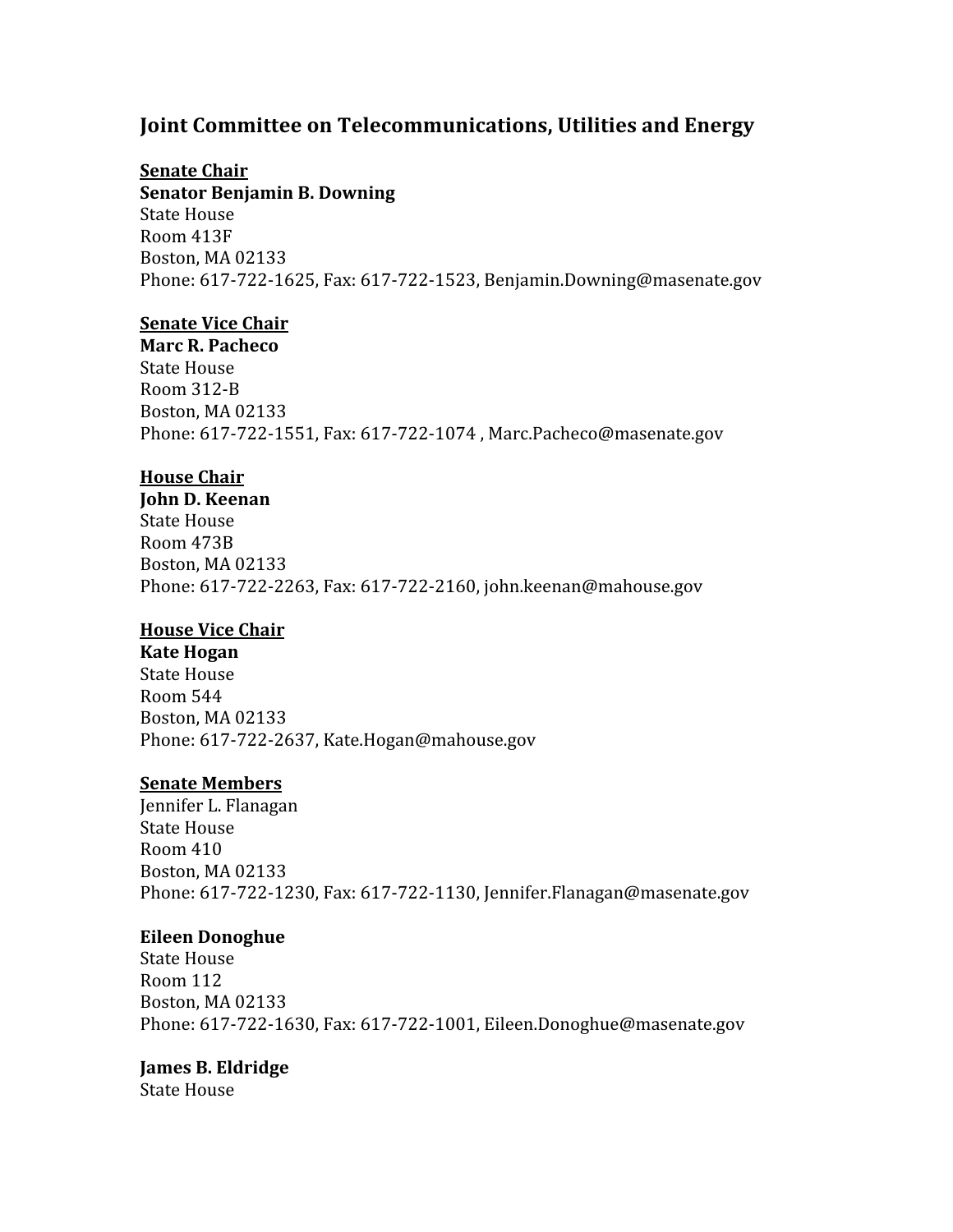Room 413A Boston, MA 02133 Phone: 617‐722‐1120, Fax: 617‐722‐1089, James.Eldridge@masenate.gov

#### **Michael R. Knapik**

State House Room 419 Boston, MA 02133 Phone: 617‐722‐1415, Fax: 617‐722‐1506, Michael.Knapik@masenate.gov

#### **House Members**

**John H. Rogers** State House Room 162 Boston, MA 02133 Phone: 617‐722‐2092, Fax: 617‐722‐2347, John.Rogers@mahouse.gov

#### **Thomas A. Golden Jr.**

State House Room 527A Boston, MA 02133 Phone: 617‐722‐2020, Fax: 617‐570‐6578, Thomas.Golden@mahouse.gov

#### **Walter F. Timilty**

State House Room 167 Boston, MA 02133 Phone: 617‐722‐2230. Walter.Timilty@mahouse.gov

#### **Stephen L. DiNatale**

State House Room 276 Boston, MA 02133 Phone: 617‐722‐2676, Fax: 617‐722‐2236, Stephen.DiNatale@mahouse.gov

#### **Carlo P. Basile**

State House Room 254 Boston, MA 02133 Phone: 617‐722‐2220, Fax: 617‐626‐0736, Carlo.Basile@mahouse.gov

#### **Tackey Chan**

State House Room 236 Boston, MA 02133 Phone: 617‐722‐2430, Fax: 617‐626‐0146, Tackey.Chan@mahouse.gov